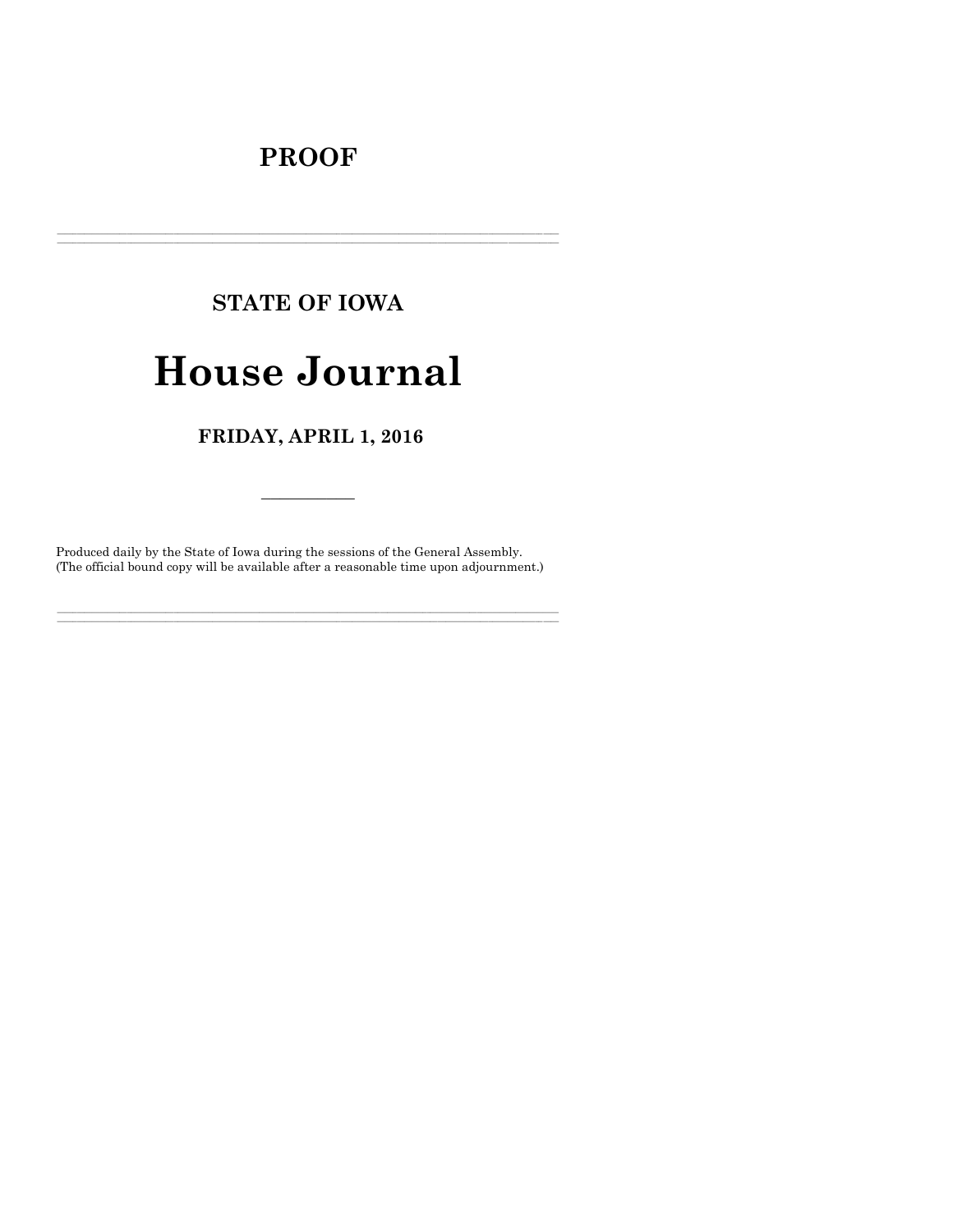## **JOURNAL OF THE HOUSE**

Eighty-second Calendar Day - Fifty-third Session Day

Hall of the House of Representatives Des Moines, Iowa, Friday, April 1, 2016

The House met pursuant to adjournment at 9:04 a.m., Cownie of Polk in the chair.

Prayer was offered by Representative Cownie of Polk.

#### PLEDGE OF ALLEGIANCE

The Pledge of Allegiance was led by John Henry Cownie from Des Moines. He is the son of Representative Cownie of Polk.

The Journal of Thursday, March 31, 2016, was approved.

#### BILLS SIGNED BY THE GOVERNOR

A communication was received from the Governor announcing that on March 31, 2016, he approved and transmitted to the Secretary of State the following bills:

**House [File 2269,](http://coolice.legis.iowa.gov/Cool-ICE/default.asp?Category=billinfo&Service=Billbook&frame=1&GA=86&hbill=HF2269)** an Act providing for certain excise taxes imposed on the sale of cattle and including effective date provisions.

**House [File 2279,](http://coolice.legis.iowa.gov/Cool-ICE/default.asp?Category=billinfo&Service=Billbook&frame=1&GA=86&hbill=HF2279)** an Act relating to possessing and transferring firearm suppressors, providing penalties, and including effective date provisions.

**House [File 2353,](http://coolice.legis.iowa.gov/Cool-ICE/default.asp?Category=billinfo&Service=Billbook&frame=1&GA=86&hbill=HF2353)** an Act removing prohibitions on emergency management organization employees from holding elective office.

**House [File 2386,](http://coolice.legis.iowa.gov/Cool-ICE/default.asp?Category=billinfo&Service=Billbook&frame=1&GA=86&hbill=HF2386)** an Act relating to grounds for termination of parental rights of an individual relative to sexual abuse.

#### COMMUNICATIONS RECEIVED

The following communications were received and filed in the office of the Chief Clerk: